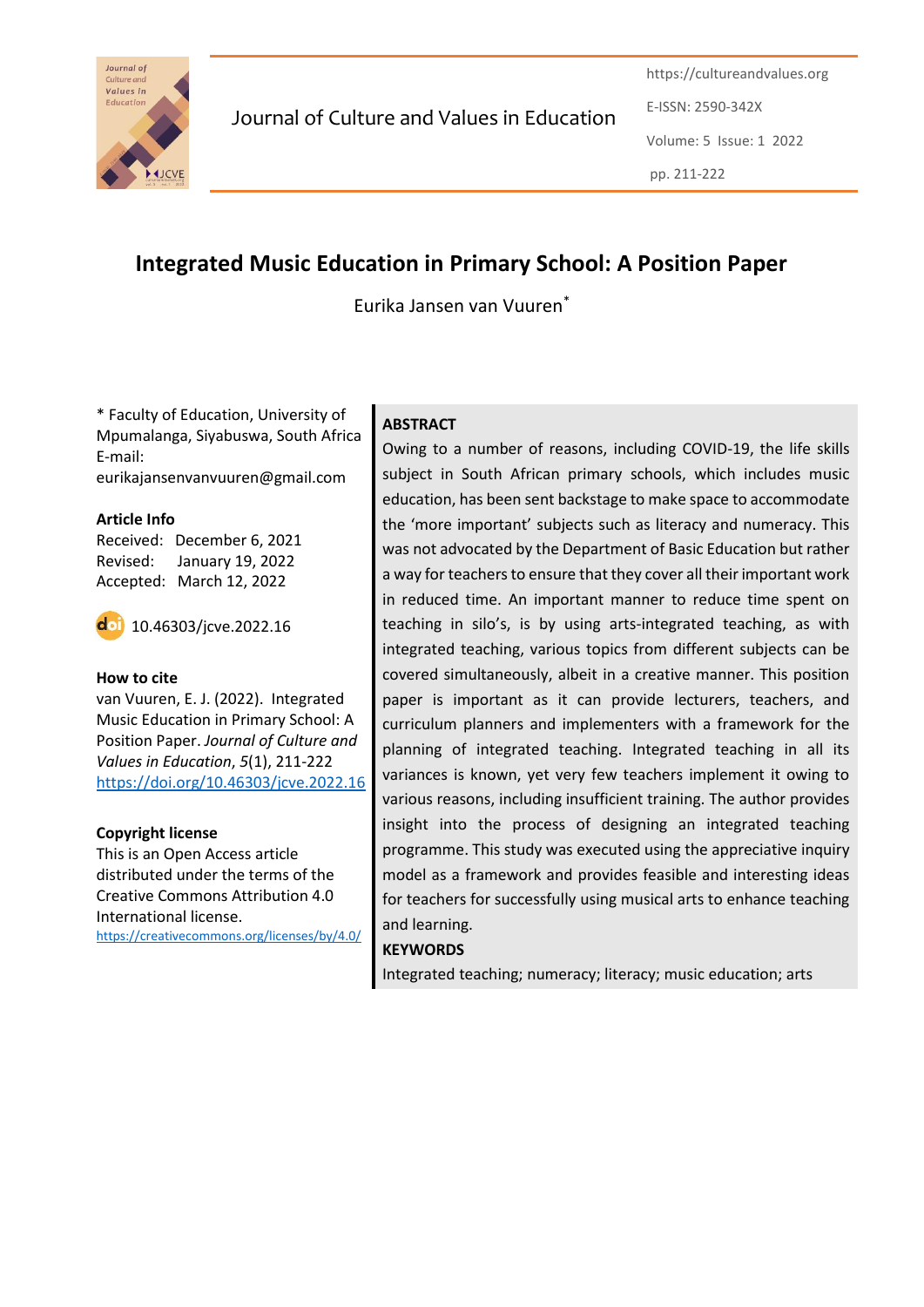### **INTRODUCTION**

In South Africa, 'foundation phase' (FP) refers to the first years of schooling, which include grades R, 1, 2 and 3. Children from the age of 6 attend grade R. It is in the FP where life skills as a subject have been neglected and contained in the wings owing to a multitude of reasons. The emergence of the COVID-19 pandemic exacerbated the neglect of life skills and sent the subject (which includes music education) backstage to make space to accommodate the 'more important' subjects such as literacy and numeracy. This was not suggested by the Department of Basic Education but rather a manner that teachers used to make sure they covered all the important work required of them in reduced time. This attitude amongst teachers emphasises the lesser regard of the life skills subject. The value and importance of life skills as a subject, especially music, is underestimated and not given its rightful place in the classroom. Many teachers do not realise the value of the life skills arts component in creating a positive learning space and adding to the learning of mathematics and languages.

The subject life skills, is a compounded subject with aspects that require specialist teachers, who are not usually found in the FP. In South African universities, FP teachers are trained as generalists and are required to teach all the subjects of the FP, i.e., the main language, English first additional language (EFAL), mathematics and life skills. While teaching life skills, generalist FP teachers have to educate learners on various themes, as depicted in Figure 1.



**Figure 1.** Life skills composition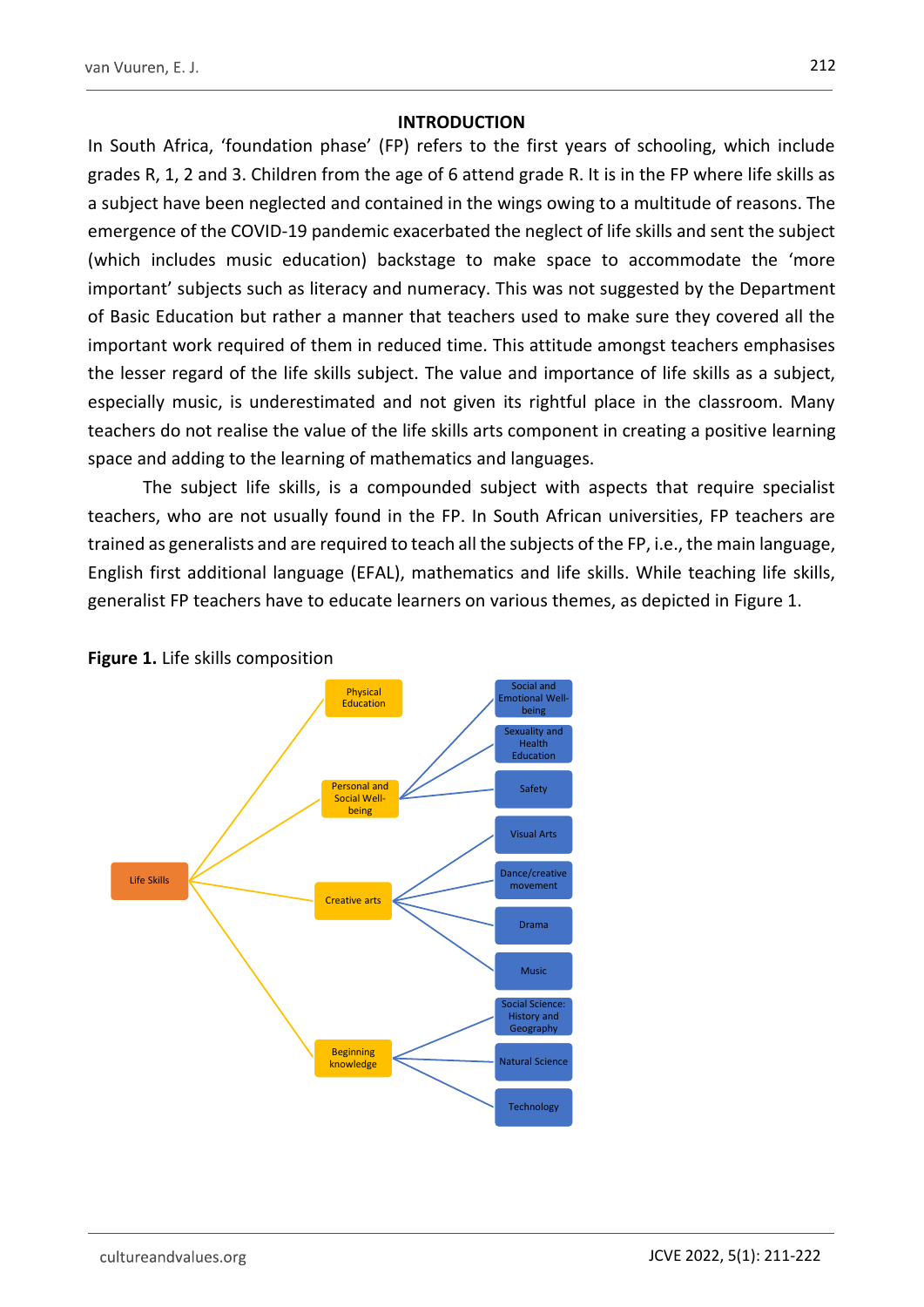The above-mentioned facets of life skills require a vast amount of content knowledge along with diverse styles of teaching, especially for practical subjects. Many South African preservice FP students who come from previously disadvantaged backgrounds have not been exposed to all the facets of the subject and therefore must acquire content knowledge as well as didactical skills during their training. Personal and social well-being can mostly be taught with general knowledge. However, as far as beginning knowledge is concerned, special teaching methodology such as inquiry-based teaching and technological process, are required for success. Physical education requires specialised training to ensure safe and fruitful lessons that develop the fundamental movement skills required for learning. The biggest challenge, however, lies within the creative arts section, where most topics require specialised training that cannot easily be acquired in one or two semesters while pursuing a Bachelor of Education in the FP programme. Teacher education students, when they start their first year of teaching, take their limited knowledge of arts to schools where they often avoid teaching it altogether, letting their learners miss out on skills that are essential in this post-humanist era.

The author argues that music integration in the classroom is not getting the attention it deserves since pre-service teachers are not taught how to integrate their teaching. Music integration has the potential to support literacy and numeracy in numerous ways whilst addressing several other issues, e.g., the lack of time for teaching all the components of the curriculum, bringing a positive atmosphere into the classroom, developing creativity and social skills, and providing learners with diverse learning styles with better access to the content. Music-integrated teaching is a teaching tool that can put back the joy in the learning of mathematics and literacy where negativity often has a psychological bearing on learning.

This study is important as it assists lecturers, generalist teachers, and curriculum planners and implementers, with a framework for the planning of integrated teaching, even with having limited skills in music. It contributes to the existing body of knowledge, as integrated teaching in all its variances is known, yet very few teachers implement it owing to the above-mentioned reasons. In essence, the author provides a framework for the planning of integrated teaching, focussing on music, to assist in developing knowledge about integrated teaching. The literature review focussed on Fourth Industrial Revolution (4IR) skills that could be enhanced through music activities, types of integrated teaching, the value of integrated teaching, the value of music-integrated teaching and a design method for an integrated teaching approach.

### **LITERATURE REVIEW**

### **Fourth Industrial Revolution (4IR) Skills**

When training educators it is important to plan their training that it will assist them to provide their learners with skills needed for the post-humanist era also referred to as the Fourth Industrial Revolution(4IR). Armstrong et al., (2018, p. 4) defined some of the skills required for optimal functioning in the 4IR as '[c]ommunication, critical thinking, creative thinking, collaboration, adaptability, initiative, leadership, social emotional learning, teamwork, self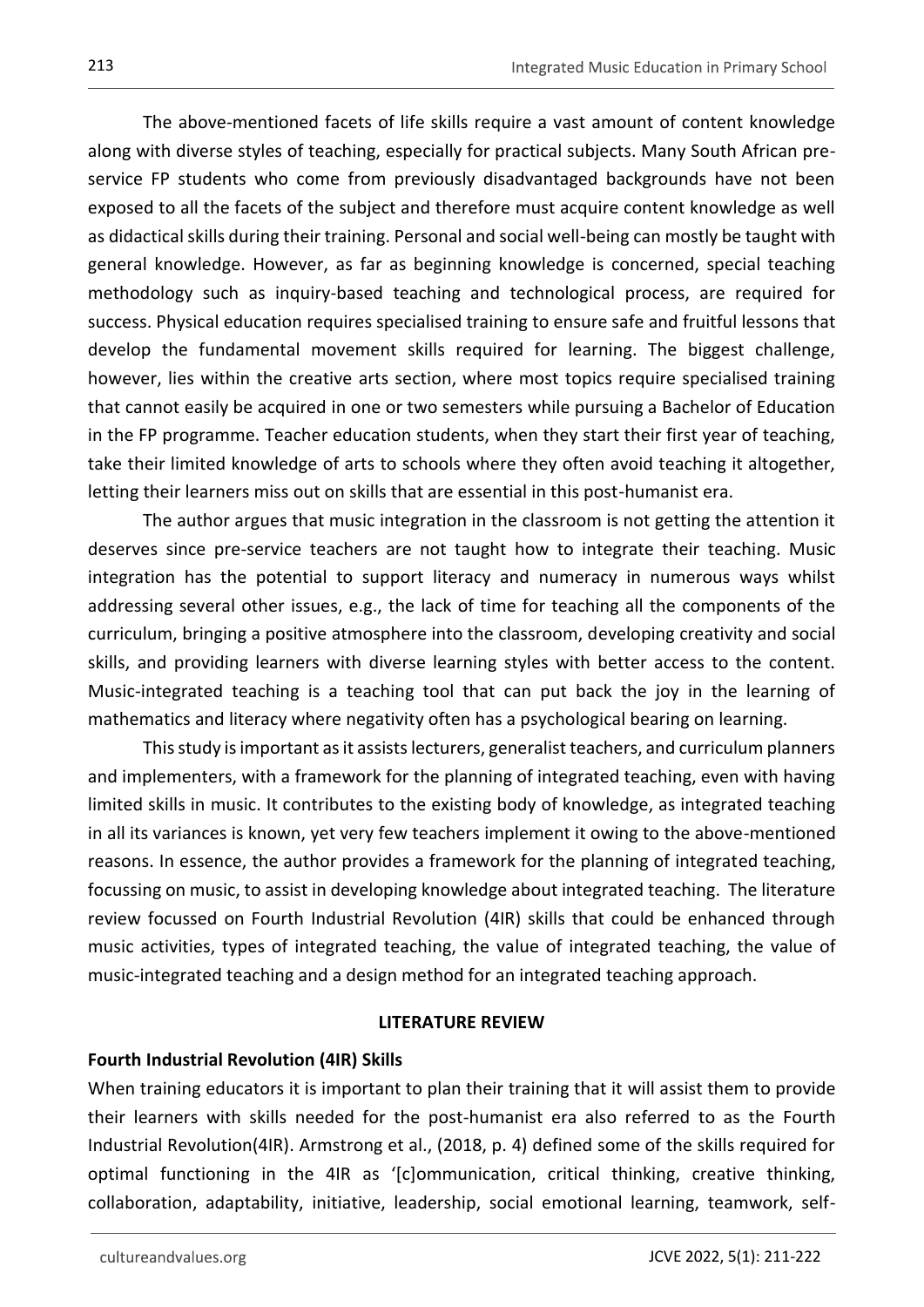confidence, empathy, growth mindset, cultural awareness'. This belief was substantiated by Oke et al., (2020). These skills are easily obtained through the use of the arts – especially music – and are essential in FP classrooms. The acquisition of skills required for the 4IR rests largely on the shoulders of a teacher, and therefore, pre-service teachers must be prepared to learn these skills in an effective manner. When pre-service teachers receive sufficient training in creative arts, they gain the requisite knowledge and confidence to explore integrated teaching, which requires various skills. As integrated teaching techniques are not known to many teachers, this study hopes to provide a better understanding and a framework to assist teachers when planning an integrated curriculum.

#### **Types of integrated teaching**

When asking pre-service teacher education students to integrate arts (dance, drama, music, visual art) into their lesson planning, the outcome is often the addition of a random song or asking learners to draw what they have focused on during the lesson. This is a misunderstanding of true integrated teaching and allows arts to become an add-on for entertainment value, and its true potential in augmenting teaching and learning is not realised. Although there are different definitions of integrated teaching, the one that is the most congruous with this study is by Russell-Bowie (2009, p. 5), who named three models of arts-integrated teaching: the service connection model, symmetric correlation model, and the syntegration model.

With the service connection model, a subject is taught, e.g., mathematics and then an activity from another subject, e.g., a life skills song, is used to assist with retention. An example of this method could be teaching about the history of water transport in the life skills class and then using the song 'Row, row, row your boat' as a fun activity to help learners remember what they learnt during the lesson. The learning about water transport could have taken 90% of the lesson and the song 10%. This sought of learning is focused on one subject, and the add-on subject is not important.

The symmetric correlation model places equal emphasis on both subjects. The same example can be used as before; however, in this instance, there is equal emphasis on learning about water transport in the past and about the song as music aspect. The song, in this case, receives the same emphasis as the water transport and might be taught as a round, and students learn how to sing it in round form and understand the song type whilst also learning about water transport.

*Syntegration* happens when all the teachers in one grade decide to use one overarching theme across all subjects. Subjects thus remain in isolation, but they use the same theme; for example, if all the grade-2 teachers decide to use water transport (life skills) as a theme and integrate it into all the lessons they teach (languages, mathematics, etc.).

The author would like to suggest a fourth model for integrated teaching – the *synergy*  model. According to Kariger and Fierro (2021, n.p.), 'synergy is the interaction of elements that when combined produce a total effect that is greater than the sum of the individual elements,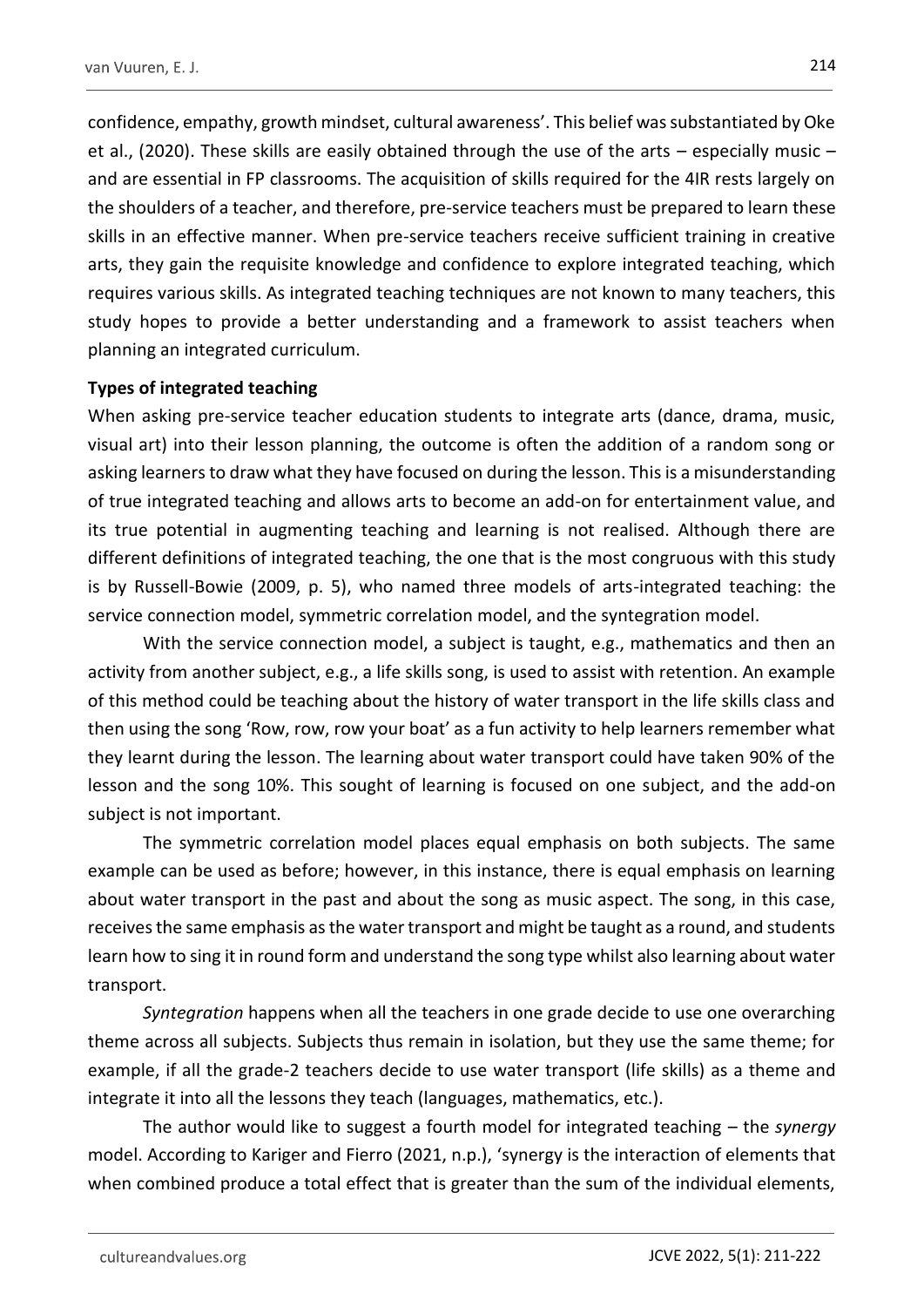contributions, etc'. In the case of FP teaching, synergy entails the integrated use of life skills, language, and mathematics in a ratio-friendly (unrestricted) format. The synergy model suggests the use of a wide array of subjects in even or uneven combinations to improve the quality of teaching. The main aim is to keep the integrity of each subject intact such that some subjects do not become mere add-ons and, at the same time, generate an outcome of better learning.

### **The value of using integrated teaching**

There are a number of reasons for the use of integrated teaching. In South African context, integrated teaching is stipulated by the Department of Basic Education (DBE) in the Foundation Phase CAPS (DBE, 2011) as it is acknowledged as a good teaching practice. The DBE further implies the value of using life skills integration to strengthen teaching, saying 'Life Skills is a cross-cutting subject that should support and strengthen the teaching of the other core Foundation Phase subjects namely Languages (Home and First Additional) and Mathematics' (CAPS, 2011, p. 9).

The CAPS curriculum is known for being overcrowded (Du Plessis, 2020), and with the pandemic situation, where learners were kept away from school or spent only two or three days per week in the classroom, the content was too much to cover within a limited time. With integrated teaching, the problem of overcrowding could have been reduced (Ewing, 2011; Russell-Bowie, 2009) as it assists in accomplishing more than one task during a single lesson.

According to Dewey (1986) and Gardner (1993), using integrated teaching provides learners with multiple access points because it considers a range of learning styles and intelligences. Different subjects have different approaches, e.g., more practical, inquiry-based, and creative and therefore promote inclusion of different learning styles. When learners are taught using varied learning styles, the changes are good that their specific learning languages will be used which will provide them with 'multiple access points'. Eisner (2005, p. 342) defines language as 'the use of any form of representation in which meaning is conveyed or construed', meaning that a variety of teaching methods, becomes different teaching languages.

### **The value of music integrated teaching**

Humans are rhythmical beings and even before birth experience the heartbeat of their mothers and their own. The influence of rhythm and music on the brain has been widely researched and can be summarised in the domains of influence mentioned by Shin (2017) as including the psychomotor, emotional, social, cognitive, and affective facets of being.

Many learners fear mathematics (Ashcraft & Moore, 2009), and this fear results in negativity when this subject is learnt. Szczygieł (2020) stated the relationship between the high incidence of stress and the learning outcomes. When learners fear a subject, they do not deliver optimum results. In contrast with the fear of mathematics is the enjoyment that learners associate with music, rhythm, and singing. Negativity can thus be alleviated through the use of something as pleasurable as singing, rapping, creative movement and rhythmical activities.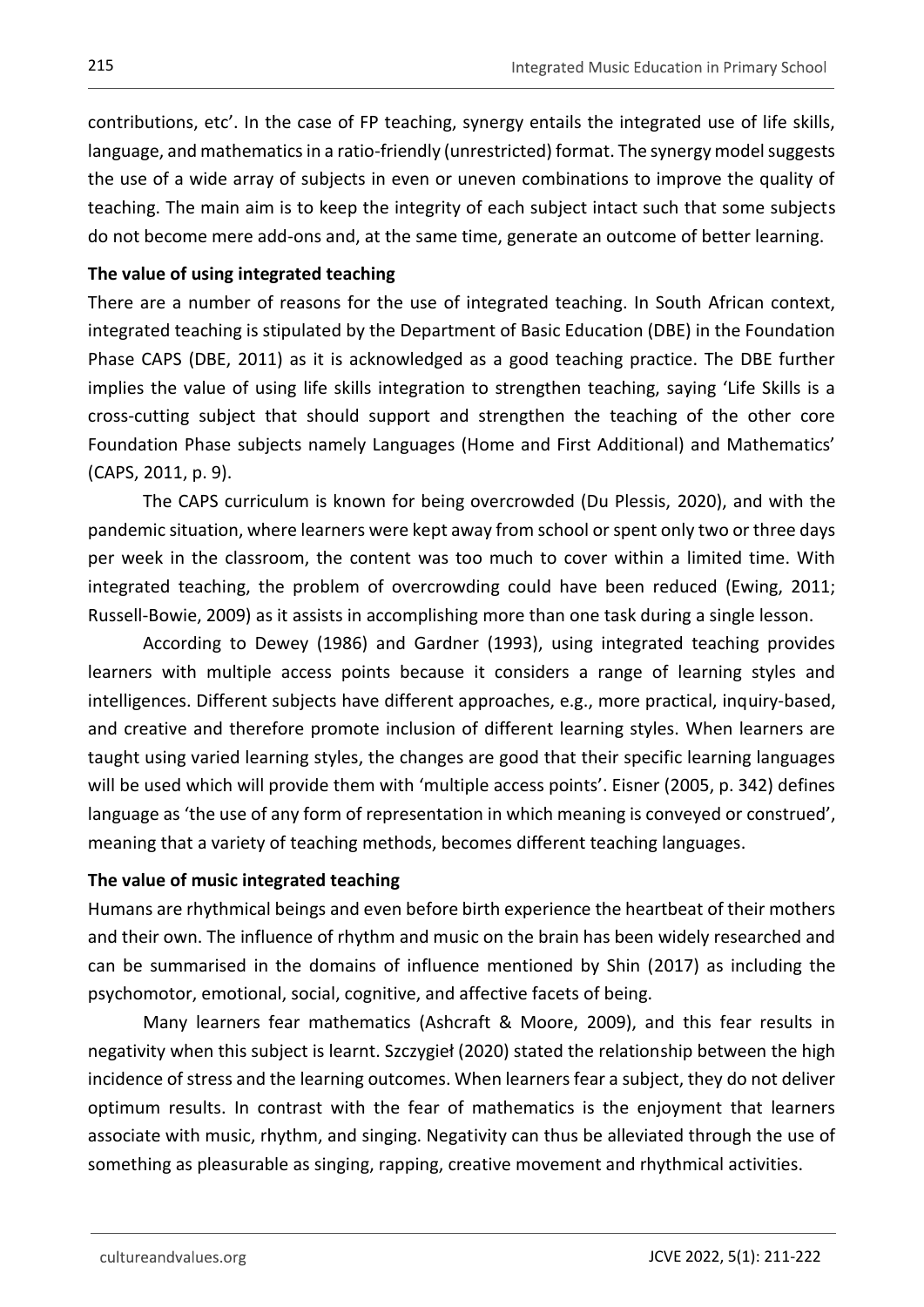There are many points of intersection between mathematics and music. Pattern in mathematics is also observed in rhythm patterns. Furthermore, mathematics is learnt through language, and with the use of suitable songs, language can be acquired to understand mathematical concepts.

Interesting findings by Lawson-Adams, et al., (2022) indicate the difference between teaching vocabulary using picture card-only teaching, compared to singing or rhythmically speaking the words. The sung and rhythmically spoken words yielded significantly better results than the sole use of picture cards.

Improving reading can also be achieved through the use of music, e.g., where standard or any other forms of notation are used, the beat of the music must be maintained, and learners need to read the notation in advance to be able to maintain the rhythm, whether with an instrument or with body percussion. This assists in developing eye span, direction and rhythm when reading. Through song repetition, vocabulary is better remembered.

#### **Design method for an integrated teaching approach**

Kerry (2015, p. 170) presented some support points for the successful planning of crosscurricular (integrated) work. The points that the author focused on in this study is '[c]onsider having a lead subject (or two), which drive(s) the topic and provide(s) opportunities for in-depth study. Identify selected subject knowledge and transferable skills that will be the focus of particular attention for teaching and assessment. Use the statutory curriculum programmes of study and attainment targets to inform the planning but do not allow them to restrict the range of knowledge and skills.' In the context of this study, there are only three main subjects involved, so they will usually be easy to accommodate in each lesson; however, refrain from forcing integration where it is not obvious. Remain within the guidelines of the CAPS curriculum but do not become restricted by what is provided in the departmental workbooks, creative thinking is required for successful integrated teaching. If the school is using an Annual Teaching Plan (ATP) provided by the DBE, it becomes difficult to accomplish integration, unless teachers have the freedom to alter the order used in the plan.

When designing the arts-integrated teaching plan the researcher kept the appreciative enquiry (AI) model in mind. This model focuses on what is good and positive, to bring about change, which in this case is the use of the musical arts to enhance teaching and learning. The AI model has been extensively employed to improve quality of teaching and learning in school subjects (Carter et al., 2007). At the heart of this technique is the appreciative aspect, which in the present context is music. Carter et al., (2007, p. 196) averred that the AI consists of four steps, namely, 'Discover, Dream, Design, and Destiny'. Shuayb et al., (2009, p. 3) presented three similar stages of AI, namely, 'Discovering, Dreaming, Designing,' and used Delivering, instead of Destiny. For the purpose of this study, the Shuayb et al., (2009) interpretation is preferred as the final phase of 'delivering' rather than 'destiny' is better aligned with the aim of providing a framework for planning integrated teaching.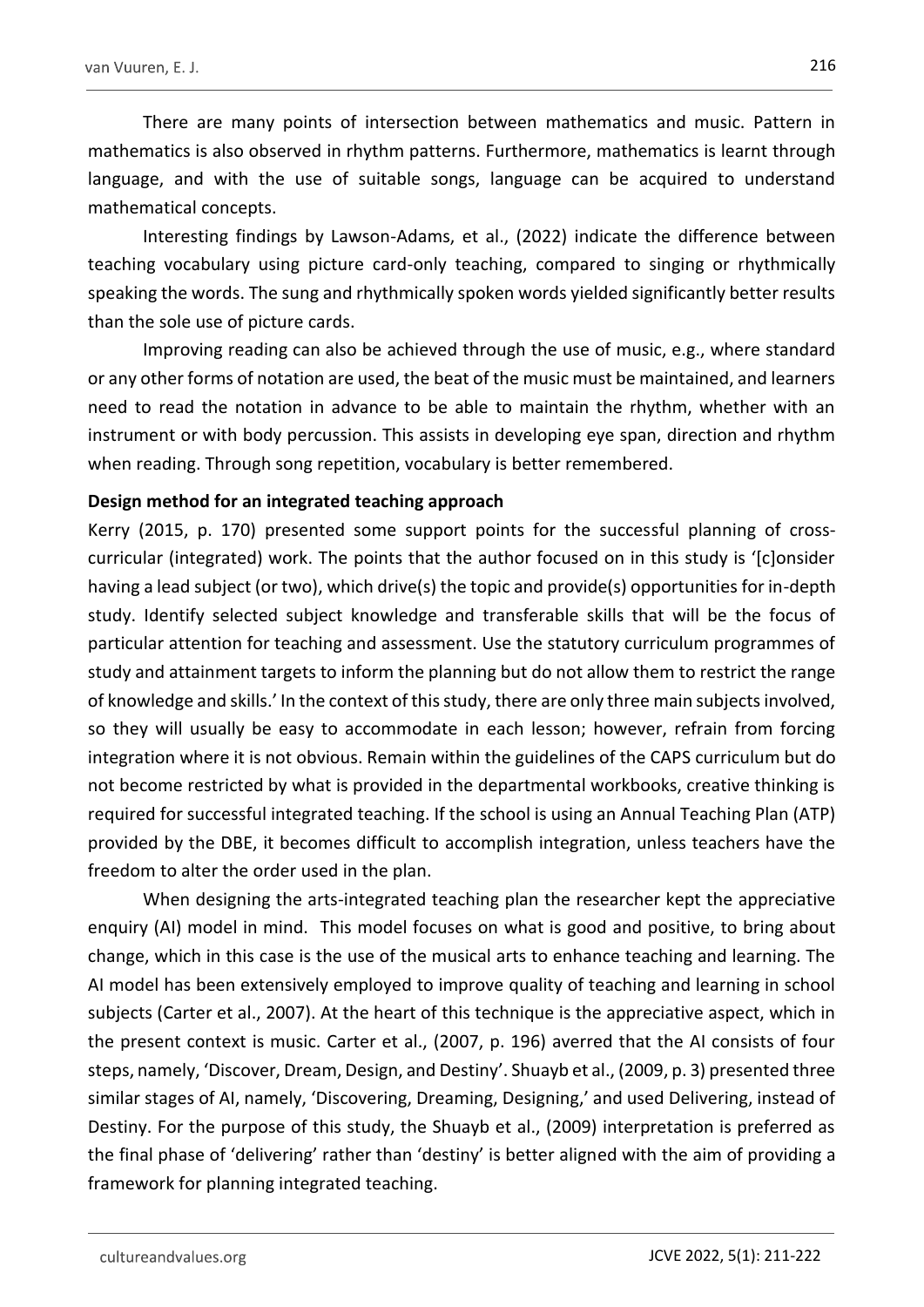For this paper, the stages of AI were interpreted as follows:

- *Discovering*: the globally successful use of music in integrated teaching, through a study of the literature.
- *Dreaming*: thinking of different ways for incorporating the existing CAPS music component into teaching to alleviate the scarcity of time in the school curriculum, whilst bringing the positive influence of music. The dreaming phase occurred mainly during the observation of pre-service education students and their fragmented teaching methods, mostly inspired by their mentoring teachers.
- *Designing*: developing a basic framework to guide even generalist teachers into integrating the musical arts into their lessons. The design was based on ideas obtained from the literature study and the researcher's personal teaching experience.
- *Delivering*: providing an example of a detailed music-integrated programme for teaching in the FP. The delivery phase was grounded in an analysis of the CAPS document. The different topics in the different teaching aspects of life skills were done in table format and moved around to find alignment between the curricula. As these ideas will in future be taught to pre-service students, the refinement of the music-integrated programme will be a recurring process where betterment shall always be sought.

The following section provides insight into the process of developing a program of musicintegrated teaching for a grade-1 class.

### **The programme design process**

When planning a music-integrated lesson programme for the week, the teacher needs to keep the following steps in mind.

- Step 1: Prepare a web diagram (see Figure 2) with slots for the subject and each topic you want to include in the week.
- Step 2: Visit the life skills CAPS document, decide on an overall theme and use the subtopics as a guide.
- Step 3: Go to the CAPS documents for each of the other subjects and choose the facet you want to teach.
- Step 4: Now, decide how you are going to incorporate the theme into every subject.
- Step 5: Remember that language should be an important aspect of each lesson in each subject.
- Step 6: Ensure that you have infused an array of practical activities from the other facets of the life skills document, e.g., music, drama, creative movement, and art.
- Step 7: Now that you have the framework, you can plan each lesson and plot it on your timetable.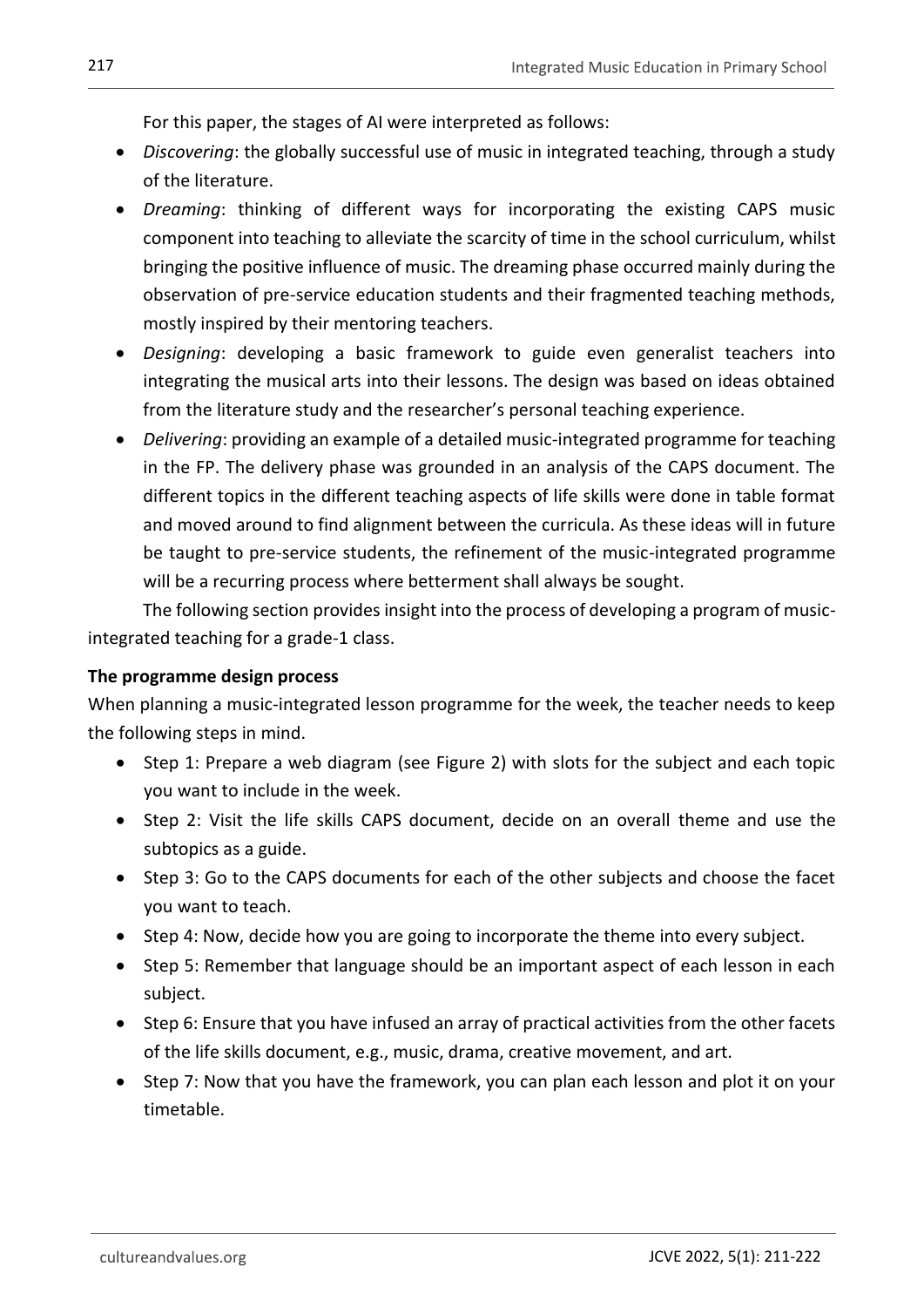



As there is a large overlap between the different subjects, it might be that the one lesson just flows naturally into the next lesson, albeit with a different focus subject, e.g., when a teacher is teaching mathematics after home language, it will be a continuation with a shift in focus. Using the synergy model, the overlapping theme is fully explored and covered in more depth than when it is taught in an isolated subject format.

### **Analysing the benefits of life skills integration in the FP curriculum**

The benefits of life skills integrated teaching using the chosen topics indicated in figure 1, is provided below. Additionally, the use of music, sound pictures or rhythm is highlighted in its different forms in shaded lines. Tables 1, 2, 3, and 4 explore life skills, home language, EFAL, and mathematics, respectively.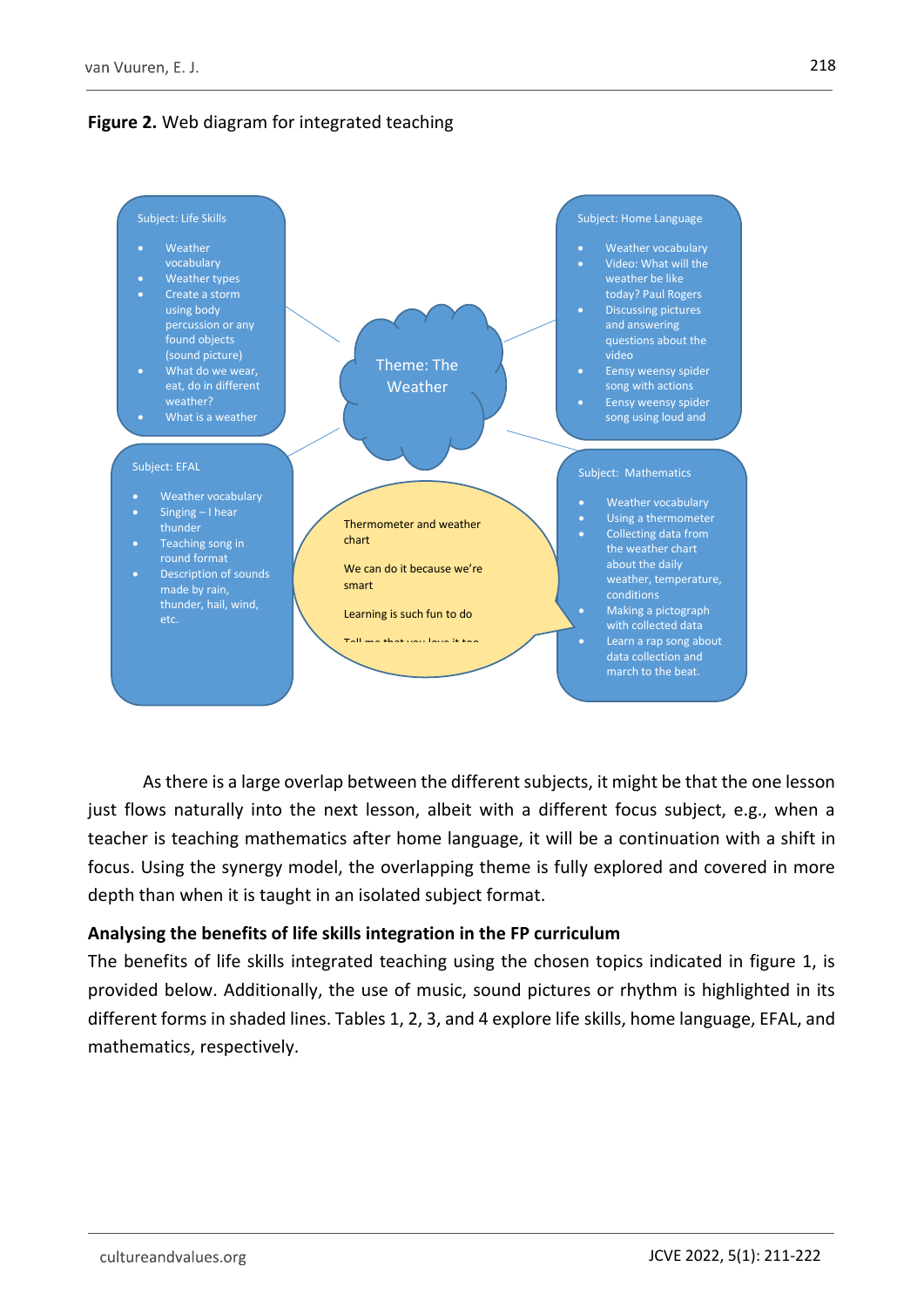| Life skills topics                    | Value added through integration               |
|---------------------------------------|-----------------------------------------------|
| Weather vocabulary                    | Augmenting language learning                  |
| Weather types                         | Learning geography                            |
| What do we wear, eat, do in different | Learning about personal and social-well-being |
| weather?                              |                                               |
| What is a weather chart?              | Learning about geography and data collection  |
|                                       | in mathematics                                |
| What is a symbol?                     | Symbols are connected to visual literacy and  |
|                                       | mathematics                                   |

### **Table 1.** Life Skills with integration

**Table 2.** Home Language with integration

| Home language topics                  | Value added through integration                |
|---------------------------------------|------------------------------------------------|
| Weather vocabulary                    | Augmenting language learning                   |
| Video: What will the weather be like  | Story read on video with pictures displayed.   |
| today? Paul Rogers.                   | Helps with development of visual literacy.     |
| Discussing pictures and<br>answering  | Learners' comprehension is tested, and they    |
| questions about the video             | are using the vocabulary learnt, to answer the |
|                                       | questions.                                     |
| Eensy weensy spider song with action  | Singing a song about rain and sunshine assists |
|                                       | with retention of vocabulary and provides a    |
|                                       | positive ambience in the class. The actions    |
|                                       | enforce the meaning of the words.              |
| Eensy weensy spider song - singing it | Singing the song and using elements of music,  |
| loudly and softly                     | provides integrity to the music component of   |
|                                       | life skills.                                   |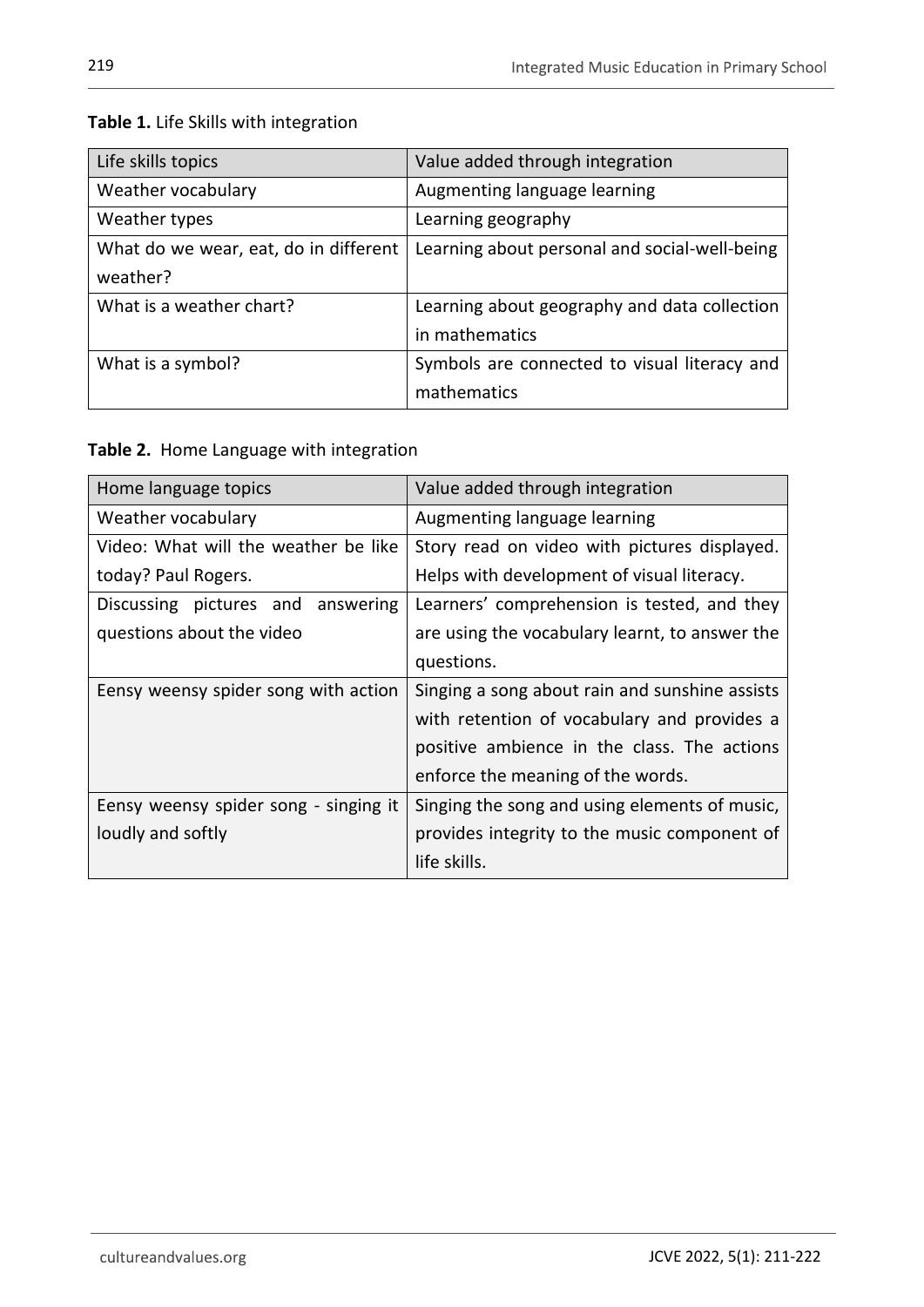# **Table 3.** English first additional language (EFAL)

| <b>EFAL topics</b>                   | Value added through integration               |
|--------------------------------------|-----------------------------------------------|
| Weather vocabulary                   | Augmenting language learning                  |
| Singing $-$ 'I hear thunder'         | Using a song to mimic the theme and for       |
|                                      | enjoyment.                                    |
| Teaching 'I hear thunder' in round   | Teaching a specific song type, the round, as  |
| format                               | required in life skills.                      |
| Description of sounds made by rain,  | Imaginative description of sounds, which is   |
| thunder, hail, wind, etc.            | part of language development as well as       |
|                                      | musicking.                                    |
| Create a storm using body percussion | Creating sound pictures are part of musicking |
| or any found objects (sound picture) | and creativity. The music element of dynamics |
|                                      | is once again used as storms build up and die |
|                                      | down, and that will include the use of        |
|                                      | dynamics.                                     |

## **Table 4.** Mathematics

| <b>Mathematics topics</b>               | Integration                                        |
|-----------------------------------------|----------------------------------------------------|
| Weather vocabulary                      | Adding to language development and better          |
|                                         | understanding of mathematics.                      |
| Using a thermometer                     | Part of natural science and mathematics.           |
| Collecting data from the weather chart  | Slots in with life skills topic and data handling. |
| about the daily weather, temperature,   |                                                    |
| and conditions.                         |                                                    |
| Making a pictograph with collected      | Integrating life skills arts.                      |
| data                                    |                                                    |
| What is rapping? It has a constant beat | Music knowledge is gained through learning         |
| and uses the rhythm of the words.       | about the structure of rapping.                    |
| Learn a rap song about data collection  | Mathematical language learning is enhanced         |
| and march to the beat.                  | through the lyrics, whilst the fun aspect of       |
|                                         | rapping provides positive emotions around the      |
|                                         | subject. Psychomotor development is also           |
|                                         | enhanced through rhythmical marching whilst        |
|                                         | having to cope with the lyrics.                    |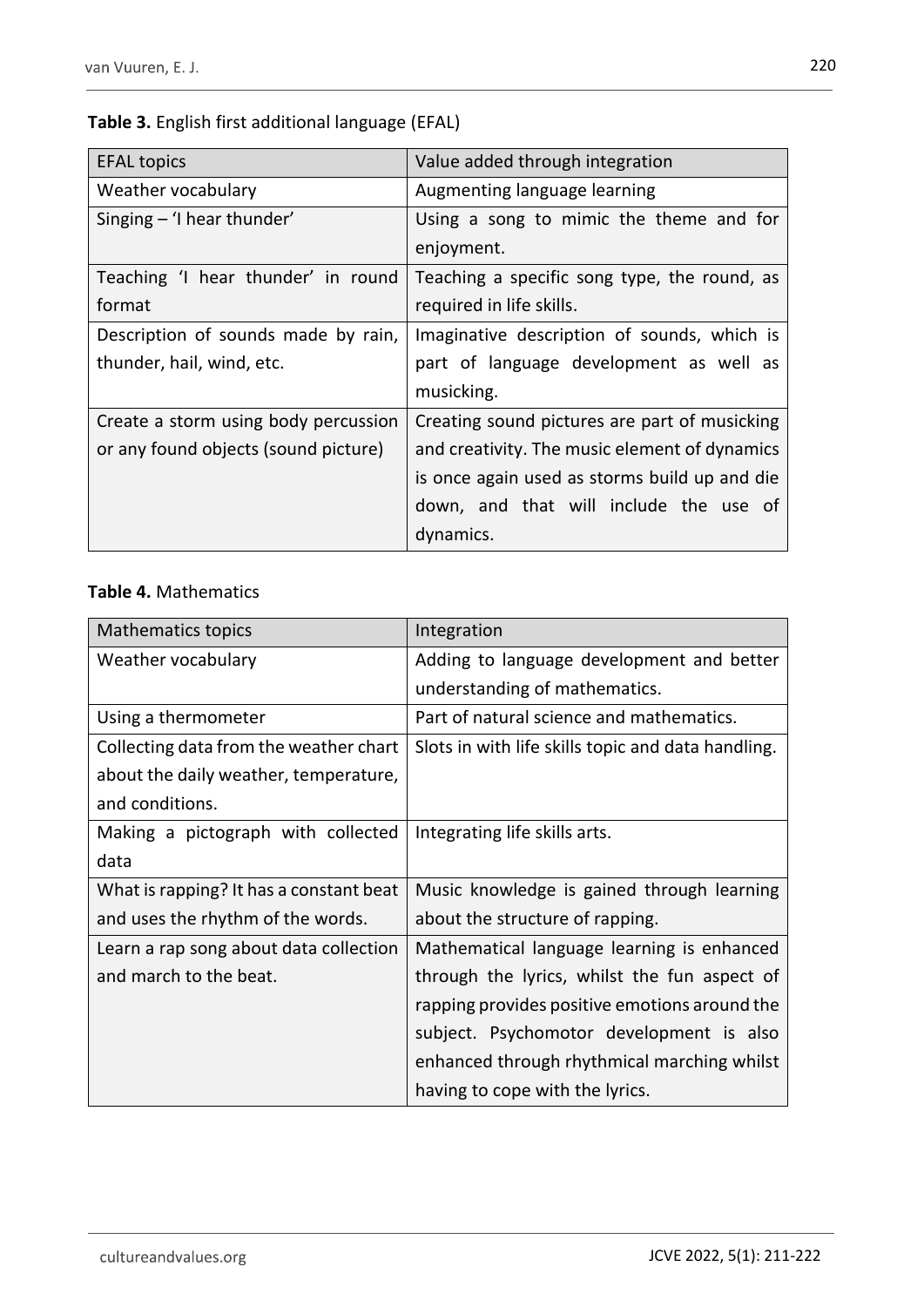### **CONCLUSION**

This position paper explored the literature regarding the use of integration in the classroom by focussing on Fourth Industrial Revolution (4IR) skills, types of integrated teaching, the value of integrated teaching, the value of music-integrated teaching and a design method for an integrated teaching approach. Activities proposed for the integrated teaching approach in this paper, do not necessitate specialized teachers. However, more can be achieved when preservice teachers are adequately trained in different subjects, such as the specialist subject contents of life skills. Well-trained generalist music teachers will ensure that the benefits of music will be available to all South Africa's children. Without additional in-service training and enhanced arts programmes, the integrated way of teaching will not become the reality that it is supposed to be. It is through integrated teaching, and specifically arts integration, that our learners will benefit and get a holistic education. The worth of music in the classroom has been proven over many years and if it can be infused appropriately, the learning of numeracy and literacy will no longer be the cause of anxiety, as music will take the negative edge off learning.

### **REFERENCES**

- Armstrong, K., Parmelee, L., Santifort, S., Burley, J., & Van Fleet, J. W. (2018). *Preparing tomorrow's workforce for the Fourth industrial revolution for business: A framework for action.* Deloitte & The Global Business Coalition for Education.
- Ashcraft, M. H., & Moore, A. M. (2009). Mathematics anxiety and the affective drop in performance. *Journal of Psychoeducational assessment*, *27*(3), 197–205.
- Carter, C. A., Ruhe, M. C., Weyer, S., Litaker, D., Fry, R. E., & Stange, K. C. (2007). An appreciative inquiry approach to practice improvement and transformative change in health care settings. *Quality Management in Healthcare*, *16*(3), 194–204.
- Department of Basic Education. (2011). *Curriculum and Assessment Policy Statement (CAPS).* Pretoria, South Africa: Department of Basic Education.
- Dewey, J. (1986). Experience and education. *The educational forum*, *50*(3), 241-252). Taylor & Francis Group.
- Du Plessis, E. C., & Letshwene, M. J. (2020). A reflection on identified challenges facing South African teachers. *The Independent Journal of Teaching and Learning*, *15*(2), 69–91.
- Durgin, J. (2021). How to plan a thematic unit. *The Clutter-Free Classroom, ttps://jodidurgin.com/tips-for-planning-integrated-teaching/*
- Eisner, E. W. (2005). *Reimagining schools: The selected works of Elliot W. Eisner*. Routledge.
- Ewing, R. (2011). *The arts and Australian education: Realising potential*. *Australian Council for Educational Research. http://www.acer.edu.au*
- Gardner, H. (1993). *Multiple intelligences: The theory in practice*. Basic books.
- Kariger, B & Fierro, D. (2021). Synergy.<https://www.dictionary.com/browse/synergy>
- Kerry, T. (Ed.). (2015). *Cross-Curricular teaching in the primary school: planning and facilitating imaginative lessons* (2nd ed.). Routledge.<https://doi.org/10.4324/9781315766010>